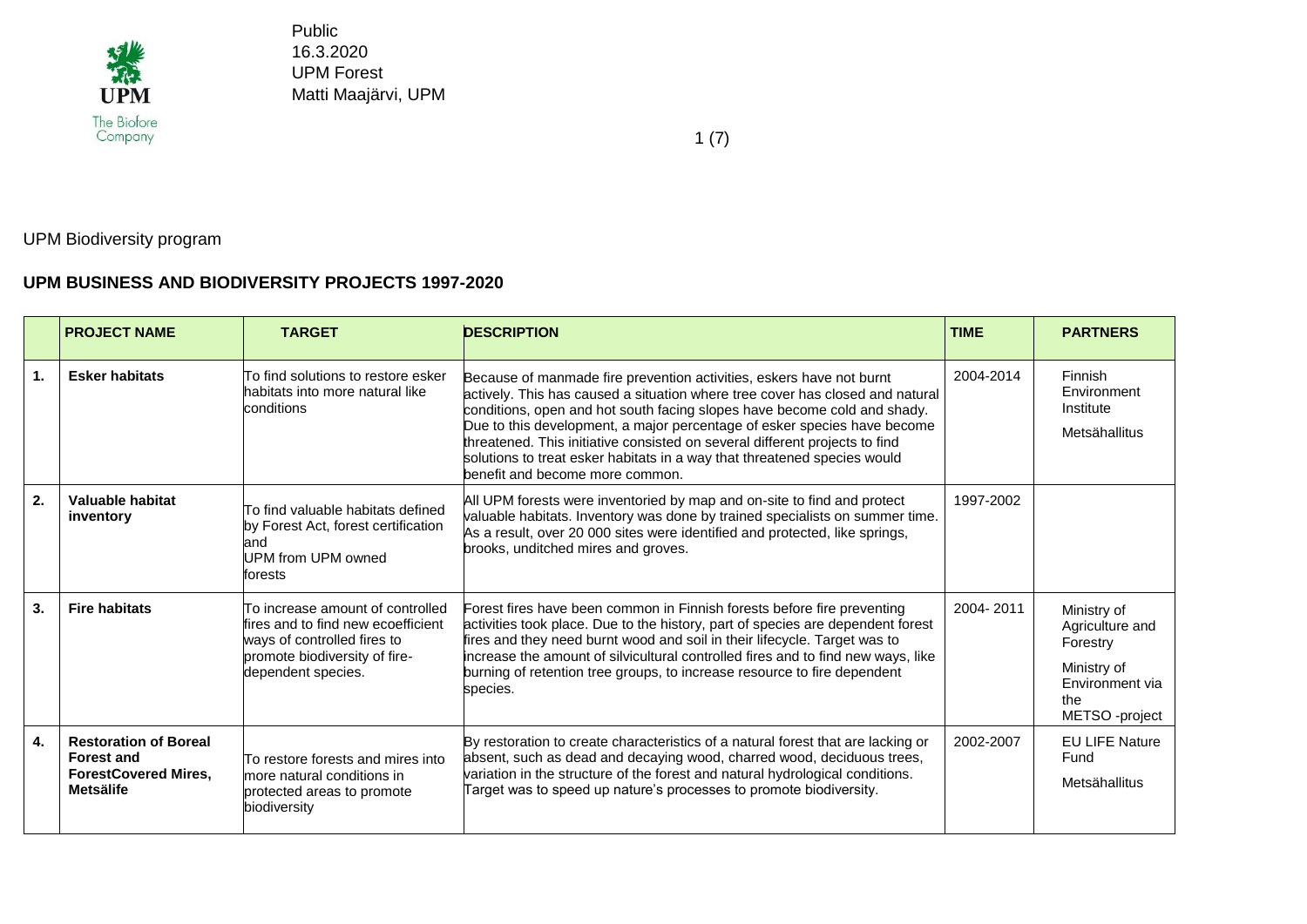

|    | <b>PROJECT NAME</b>                               | <b>TARGET</b>                                                                                                                                                         | <b>DESCRIPTION</b>                                                                                                                                                                                                                                                                                                                                                            | <b>TIME</b> | <b>PARTNERS</b>                                                                                                                                                         |
|----|---------------------------------------------------|-----------------------------------------------------------------------------------------------------------------------------------------------------------------------|-------------------------------------------------------------------------------------------------------------------------------------------------------------------------------------------------------------------------------------------------------------------------------------------------------------------------------------------------------------------------------|-------------|-------------------------------------------------------------------------------------------------------------------------------------------------------------------------|
| 5. | <b>Peatland restoration</b>                       | To restore mire's hydrology into<br>more natural conditions by<br>blocking earlier made ditches and<br>to promote habitats of Red<br>Grouse<br>(Lagopus lagopus)      | Selected mires were identified to be low productive for forestry but having<br>value for biodiversity and to Red Grouse. Plan how and where earlier made<br>ditches shall be blocked and how was done and implemented. Also possible<br>need for harvesting to create more open area for Red Grouse was<br>investigated.<br>adot 2011-2016<br><b>Ctop</b> Teker<br>arkkipaikk | 2010-2017   | Keurusseudun<br>luonnonystävät<br>(Friends of nature in<br>Keuruu area) Finnish<br>Association for<br><b>Nature</b><br>Conservation's<br>district in Central<br>Finland |
| 6. | Siberian Jay                                      | To find solutions to promote<br>habitats for Siberian Jay<br>(Perisoreus infaustus) and to<br>study needed conditions in<br>breeding site and surrounding<br>forests. | To investigate possible protection needs in breeding sites and what kind of<br>forest activities are possible in surrounding forests in areal level.                                                                                                                                                                                                                          | 2009-2011   | <b>Finnish Association</b><br>for Nature<br>Conservation,<br>funding Ministry of<br>Agriculture and<br><b>Forestry and Ministry</b><br>of Environment                   |
| 7. | <b>Creat Crested Newt</b><br>(Triturus cristatus) | To promote habitats of<br><b>EU-protected species</b><br><b>Creat Crested Newt</b>                                                                                    | To investigate possibilities to improve habitats of the species by harvesting in<br>buffer zones and to improve old habitats by excavator. It was also tested,<br>can new habitats be created by digging.                                                                                                                                                                     | 2010-2013   | Center for the<br>Economic<br>Development,<br>Transport and the                                                                                                         |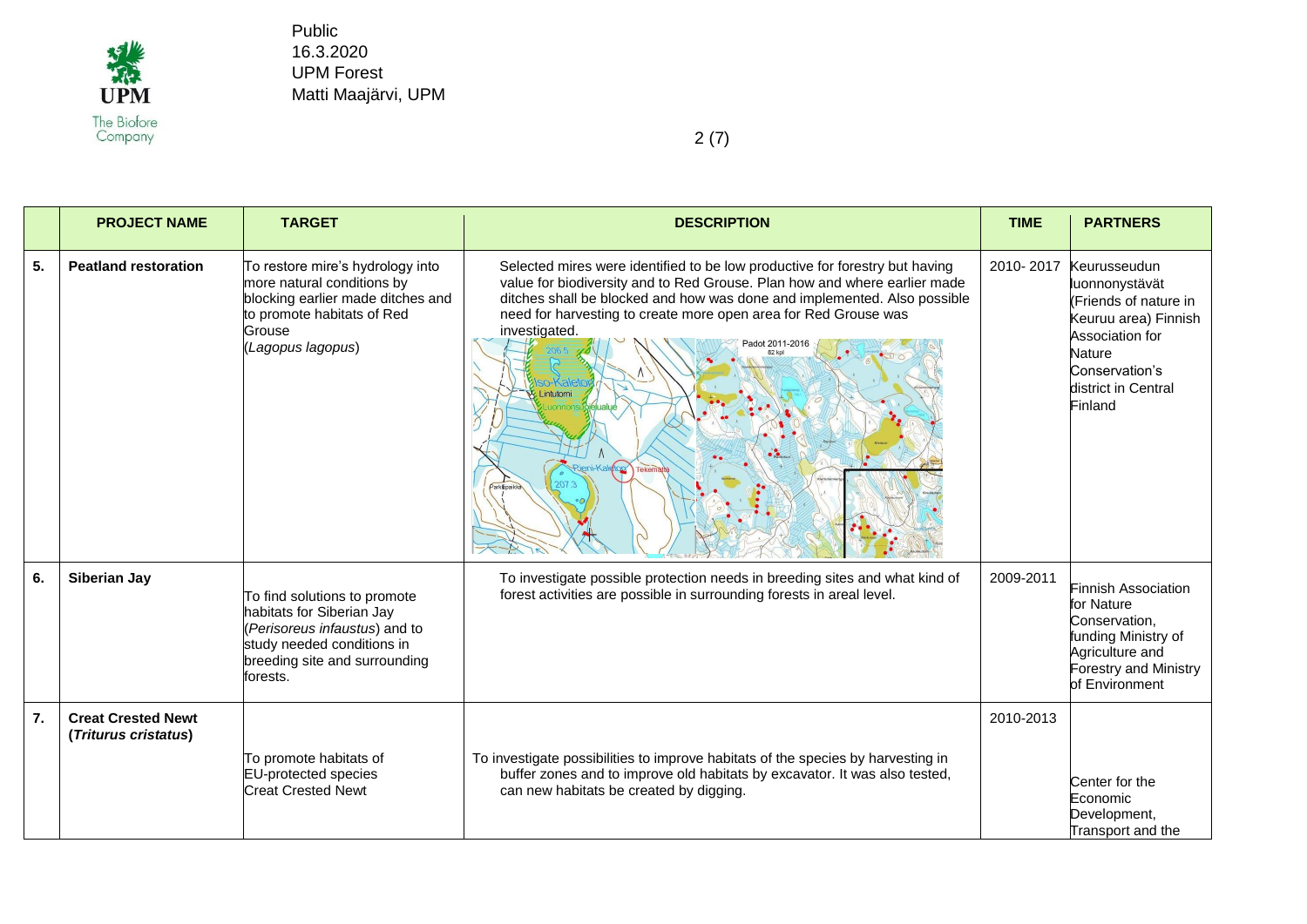

|                  | <b>PROJECT NAME</b>                                          | <b>TARGET</b>                                                                                                  | <b>DESCRIPTION</b>                                                                                                                                                                                                                                                        | <b>TIME</b> | <b>PARTNERS</b>                                                                                                    |
|------------------|--------------------------------------------------------------|----------------------------------------------------------------------------------------------------------------|---------------------------------------------------------------------------------------------------------------------------------------------------------------------------------------------------------------------------------------------------------------------------|-------------|--------------------------------------------------------------------------------------------------------------------|
|                  |                                                              |                                                                                                                |                                                                                                                                                                                                                                                                           |             | Environment. North-<br>Carelia                                                                                     |
| 8.               | Native hardwoods                                             | To increase the amount of rare<br>conditions of species dependent<br>on them                                   | Project focuses on planting rare broadleaf species, like lime tree and oak, to<br>add resources to species dependent on them. Project focuses on selecting<br>broadleaf species to improve living right genotype to areas to-be-planted and actual planting of seedlings. | 2004        |                                                                                                                    |
| $\overline{9}$ . | Dunlin (Calidris alpina)                                     | To treat habitats of Dunlin to<br>promote their breeding site                                                  | Reaping of seashore areas where Dunlin breeds with local representatives of<br>Birdlife in Yyteri area.                                                                                                                                                                   | 2006-2010   | <b>Birdlife</b>                                                                                                    |
| 10.              | <b>White-Backed</b><br>woodpecker<br>(Dendrocopos leucotos)  | To promote actions for White-<br><b>Backed</b><br>Woodpecker, the most threatened<br>forest bird in<br>Finland | To collect knowledge on White-Backed Woodpecker and its habitat needs<br>and to decrease prejudice towards the species by communicating new<br>knowledge.                                                                                                                 | 2013-2015   | <b>WWF Finland</b><br>$\blacksquare$<br><b>Finnish Environment</b><br>$\blacksquare$<br>Institute<br>Metsähallitus |
| 11.              | <b>Osprey (Pandion</b><br>haliaetus) nests                   | To build artificial nest for Osprey<br>to promote successful nesting                                           | Artificial nests are built for Osprey to promote breeding success. Nests are<br>placed into UPM forests on suitable sites.                                                                                                                                                | 2006-       | Osprey Foundation                                                                                                  |
| 12.              | <b>Osprey (Pandion</b><br>haliaetus) satellite<br>monitoring | To learn migration behavior and<br>use of space in nesting sites                                               | Satellite transmitter was attached to selected Ospreys. Transmitter sent GPS<br>were the Osprey was moving to understand how Ospreys use space in<br>nesting sites and while migrating.                                                                                   | 2007-2012   | Finnish Museum of<br><b>Natural History</b>                                                                        |
| 13.              | Three-toed woodpecker                                        | To study usage of space in<br>hesting time in forest area                                                      | Radio transmitters were attached into Three-Toed-Woodpecker to find out<br>how do they use forest area and deadwood resources in nesting time.                                                                                                                            | 2005        | Finnish Museum of<br><b>Natural History</b>                                                                        |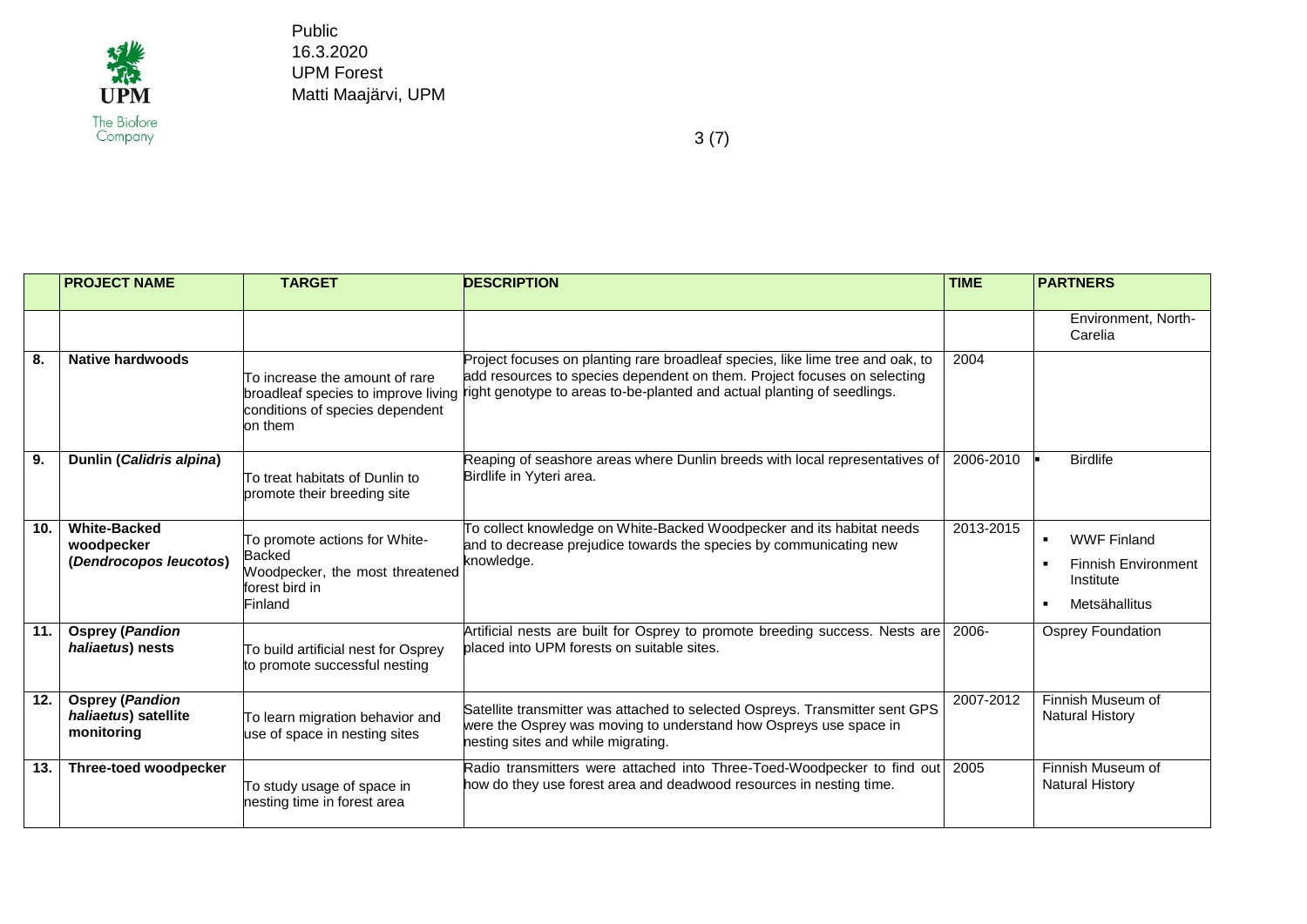

|     | <b>PROJECT NAME</b>                  | <b>TARGET</b>                                                                                                                                        | <b>DESCRIPTION</b>                                                                                                                                                                                                                                                                             | <b>TIME</b> | <b>PARTNERS</b>                                                                               |
|-----|--------------------------------------|------------------------------------------------------------------------------------------------------------------------------------------------------|------------------------------------------------------------------------------------------------------------------------------------------------------------------------------------------------------------------------------------------------------------------------------------------------|-------------|-----------------------------------------------------------------------------------------------|
| 14. | <b>Beatles in deadwood</b>           | To study the importance of<br>deadwood to beetle species and<br>to understand what benefits<br>retention trees can produce to<br>beetle biodiversity | Beetle traps are attached to artificial snags in summer time. Beetles are<br>collected and species are identified to understand can deadwood and<br>retention trees promote beetle species biodiversity.                                                                                       | $2004 -$    | Independent researcher                                                                        |
| 15. | <b>Boreal Peatland -Life</b>         | peatlands                                                                                                                                            | To protect and restore valuable LIFE project focused on finding valuable peatlands in UPM owned land. The<br>most valuable sites in their natural state were protected and earlier ditched<br>areas' hydrology was restored to their natural condition to promote<br>biodiversity in peatlands | 2010-2014   | Metsähallitus and Center<br>for the Economic<br>Development, transport<br>and the Environment |
| 16. | <b>METSO-programme</b>               | To voluntarily protect valuable<br>habitats                                                                                                          | UPM promotes voluntary protection of valuable habitats. Habitats are<br>protected in UPM owned forests and with private forest owners is discussed<br>on the possibility to protect valuable habitats they own.                                                                                | 2007-       |                                                                                               |
| 17. | <b>Heritage forest</b><br>programme  | promote<br>voluntary<br>To<br>protection                                                                                                             | forest To share knowledge on voluntary forest protection to private forest owners<br>and to protect voluntarily selected sites in UPM forests                                                                                                                                                  | 2005        | <b>WWF Finland</b>                                                                            |
| 18. | <b>Bats in commercial</b><br>forests | To study how EU protected<br>species Brand's bat use forest<br>habitats in their daily life                                                          | Radio transmitters were attached to Brand's bats (Myotis brandtii) and their<br>space usage in commercial forests was followed.                                                                                                                                                                | 2008        | Independent researcher                                                                        |
| 19. | <b>Light &amp; Fire Life</b>         | To promote biodiversity in hot and<br>open areas by using harvesting<br>and burning methods                                                          | EU Life project In Natura 2000 areas harvesting and burning methods are<br>used to create sunny and hot habitats for threatened species needing hot<br>sunlight. Habitats are, for example, esker slopes where trees shade sun<br>needing vascular plants.                                     | $2015 -$    | Metsähallitus                                                                                 |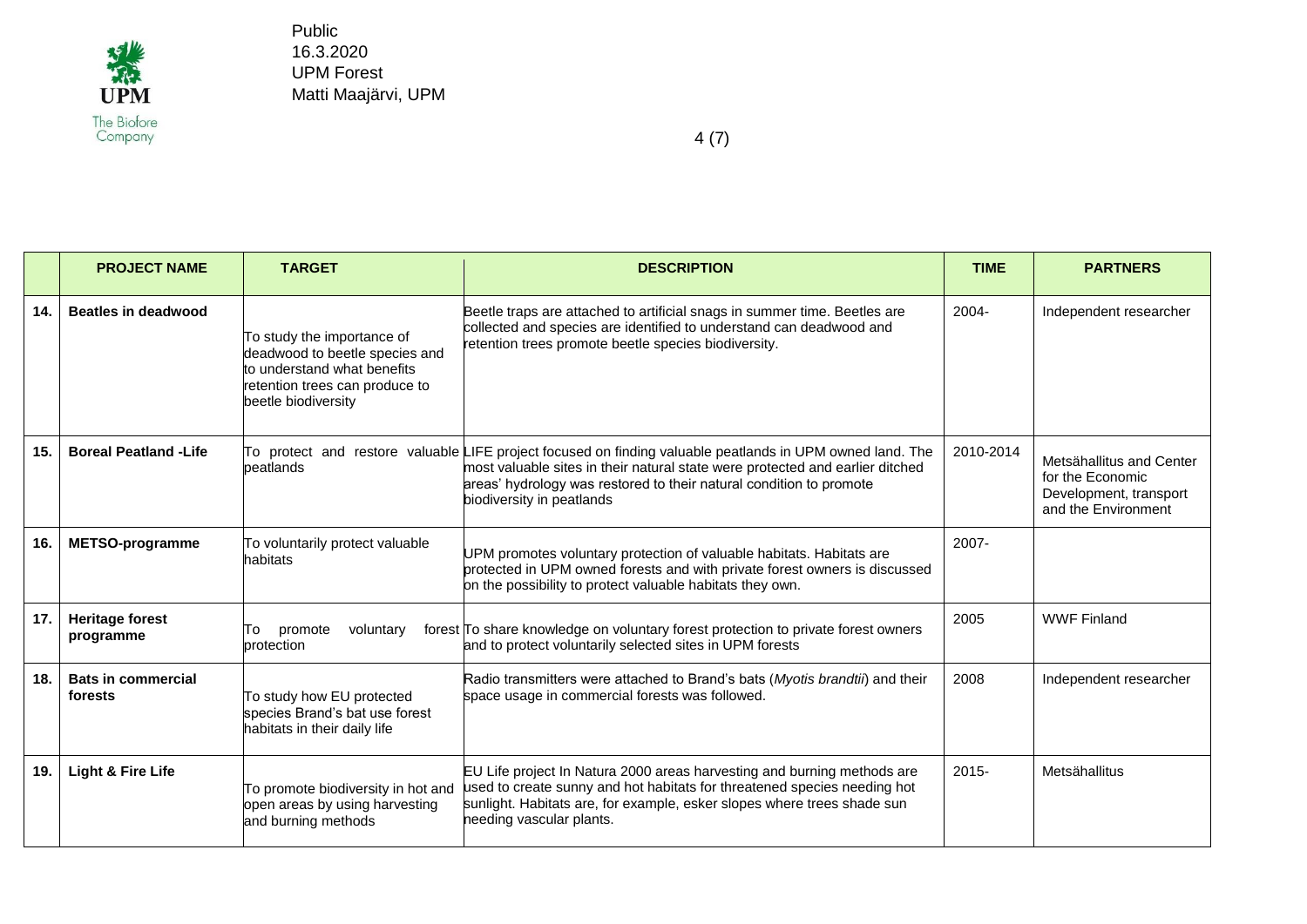

| $\overline{20}$ . | <b>Osprey (Pandion</b><br><i>haliaetus</i> ) nest camera | study Osprevs behavior<br>П٥<br>nesting time | in Camera was set to film Ospreys nest to study nesting behavior of Osprey. | 2015- | Osprey Foundation |
|-------------------|----------------------------------------------------------|----------------------------------------------|-----------------------------------------------------------------------------|-------|-------------------|
|-------------------|----------------------------------------------------------|----------------------------------------------|-----------------------------------------------------------------------------|-------|-------------------|

|     | <b>PROJECT NAME</b>                                            | <b>TARGET</b>                                                                            | <b>DESCRIPTION</b>                                                                                                                                                                                                                                                                                                                                                                                                                      | <b>TIME</b> | <b>PARTNERS</b>         |
|-----|----------------------------------------------------------------|------------------------------------------------------------------------------------------|-----------------------------------------------------------------------------------------------------------------------------------------------------------------------------------------------------------------------------------------------------------------------------------------------------------------------------------------------------------------------------------------------------------------------------------------|-------------|-------------------------|
| 21. | Parallel field testing of<br>forest certification<br>standards | To understand how forest<br>certification standards emphasizes<br>sustainability aspects | Different forest certification standards were studied and tested on how they take into<br>account economical, ecological and social aspects.                                                                                                                                                                                                                                                                                            | 2004        | DNV, WWF Finland        |
| 22. | Decaying wood in<br>commercial forests                         | To inventory how much there is<br>decaying wood in commercial<br>forests                 | Inventory amount of decaying in wood in commercial forests in Kainuu and Hame<br>region. Two separate forest estates were inventoried on site basis                                                                                                                                                                                                                                                                                     | 2005        |                         |
| 23. | <b>Forest certification</b>                                    | To promote sustainable use of<br>forests                                                 | UPM offers FSC and PEFC forest certification to private forest owners. Since<br>2012 private forest owners have been able to certify their land to FSC and 2014<br>to PEFC via UPM group certificates. All UPM land is certified according to FSC,<br>PEFC or both. Protection and restoration measures are approved and verified by<br>3rd party experts:<br>http://fsc.force.com/servlet/servlet.FileDownload?file=00Pf300000p1JNbEAM | 1998-       |                         |
| 24. | <b>Voluntary projects</b>                                      | To promote living conditions of<br>forest bird species                                   | Living conditions of forest bird species are promoted by voluntary work. Local bird<br>associations have selected sites and projects and gathered people to voluntary<br>work days.                                                                                                                                                                                                                                                     | $2011 -$    | <b>Birdlife Finland</b> |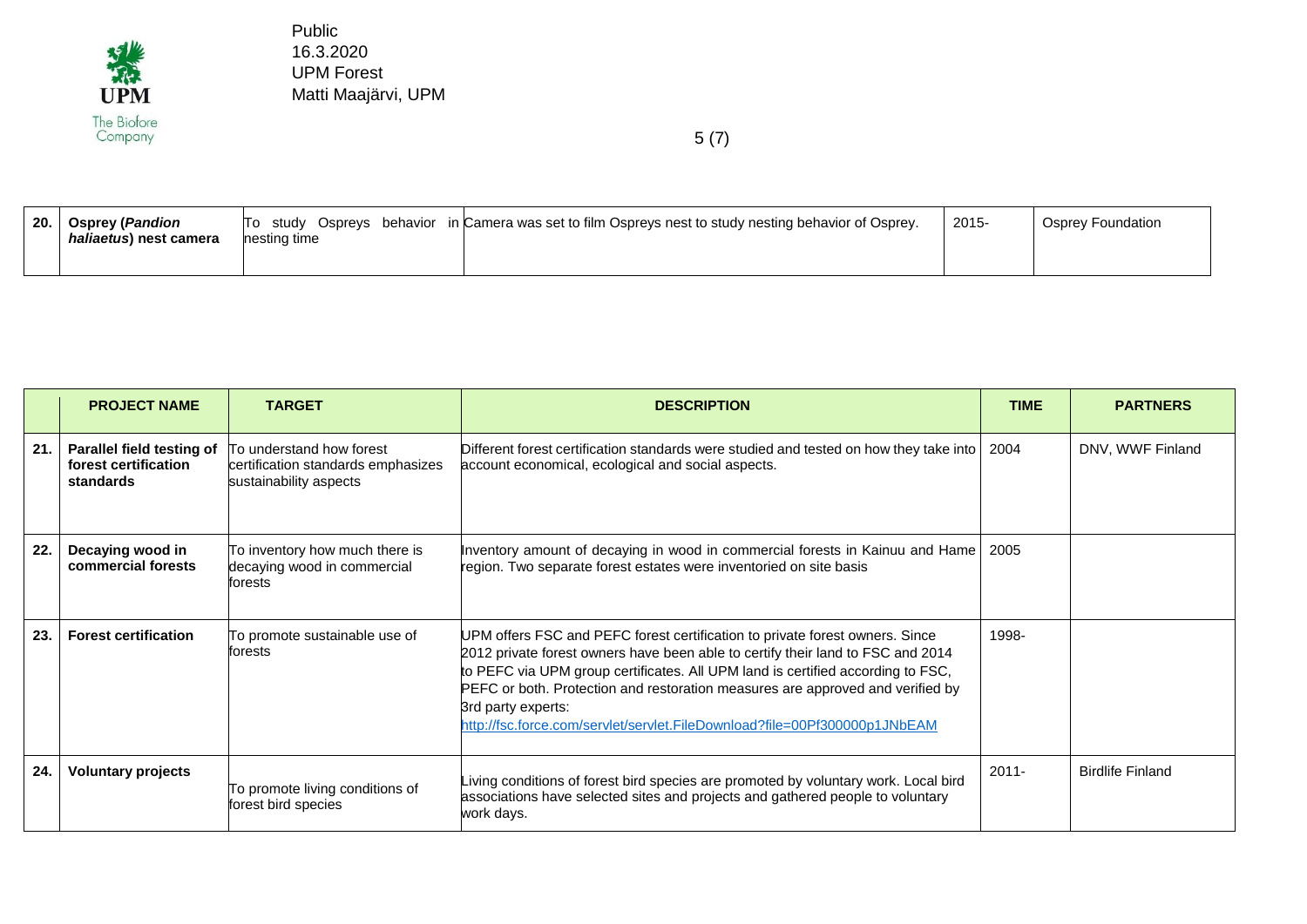

| 25. | <b>Spatial information of</b><br>osprey nests                              | To promote living conditions of<br>ospreys in commercial forests.                           | UPM made an agreement with Osprey Foundation and LUOMUS (Finnish Museum<br>of Natural History) on providing spatial information of osprey nests to UPM. UPM<br>uses the information to safeguard the nests in forestry operations. Information will<br>be updated regularly.                                                                                                                                                        | 2018-       | Osprey Foundation,<br><b>LUOMUS (Finnish</b><br><b>Museum of Natural</b><br>History)                  |
|-----|----------------------------------------------------------------------------|---------------------------------------------------------------------------------------------|-------------------------------------------------------------------------------------------------------------------------------------------------------------------------------------------------------------------------------------------------------------------------------------------------------------------------------------------------------------------------------------------------------------------------------------|-------------|-------------------------------------------------------------------------------------------------------|
| 26. | Spatial information of<br>nests of large diurnal<br>birds of prey          | To promote living conditions of large<br>diurnal birds of prey in commercial<br>forests     | UPM and PKLTY ry (Ornithological society of North Carelia) agreed on providing<br>spatial information of nests of large diurnal birds of prey to UPM. Information<br>covers UPM's own forests and some private owned forests in North Carelia. UPM<br>uses the information to safeguard the nests in forestry operations. Artificial nests<br>are also built to replace abandoned old nests. Information will be updated regularly. | 2018-       | Ornithological Society of<br>North Carelia                                                            |
| 27. | <b>Migrant fish project</b>                                                | To support restoration of migrating<br>fish stocks                                          | UPM and Centre for the Economic Development, Transport and the Environment of<br>Central Finland are removing fish migration barriers from streams in Central<br>Finland.                                                                                                                                                                                                                                                           | $2018 -$    | Centre for the Economic<br>Development, Transport<br>and the Environment of<br><b>Central Finland</b> |
| 28. | <b>Guidelines for forestry</b><br>operations near<br>ospreys nesting trees | To promote living conditions of<br>ospreys in commercial forests.                           | UPM and Osprey Foundation created in cooperation guidelines for forestry<br>operations near ospreys nesting trees. Guidelines are deployed in to everyday use<br>in UPM forestry operations. They are also published in UPM's web page to allow all<br>interested parties to use them.                                                                                                                                              | 2017        | <b>Osprey Foundation</b>                                                                              |
| 29. | Ecosystem services -<br>monitoring and future<br>scenarios                 | To study ecosystem service co-<br>production approach and long-term<br>biodiversity impacts | Master thesis on ecosystem services where wood and non-wood ecosystem<br>service production were monitored and modelled from the year 2018 to 2100.                                                                                                                                                                                                                                                                                 | 2018-2019   | University of Eastern<br>Finland                                                                      |
| 30. | <b>EU Beetles LIFE</b>                                                     | To enhance population of eight<br>threatened beetle species<br>populations                  | UPM protected 40 ha forest area in Häme. The target is to strengthen the<br>population of Cucujus cinnaberinus by increasing volumes of decaying aspen in the<br>area.                                                                                                                                                                                                                                                              | 2018 - 2023 | Metsähallitus<br>Center for Economic<br>Development, Transport<br>and the Environment                 |
| 31. | <b>Transplanting</b><br>threatened wood-<br>inhabiting fungi               | To study transplanting as a method<br>to protect rare wood-inhabiting<br>species            | 20 threatened polypore species have been transplanted to UPM's deadwood<br>habitats. Monitoring and DNA - analyses will begin in 2020.                                                                                                                                                                                                                                                                                              | $2019 -$    | <b>Natural Resources</b><br>Institute<br>Helsinki University                                          |